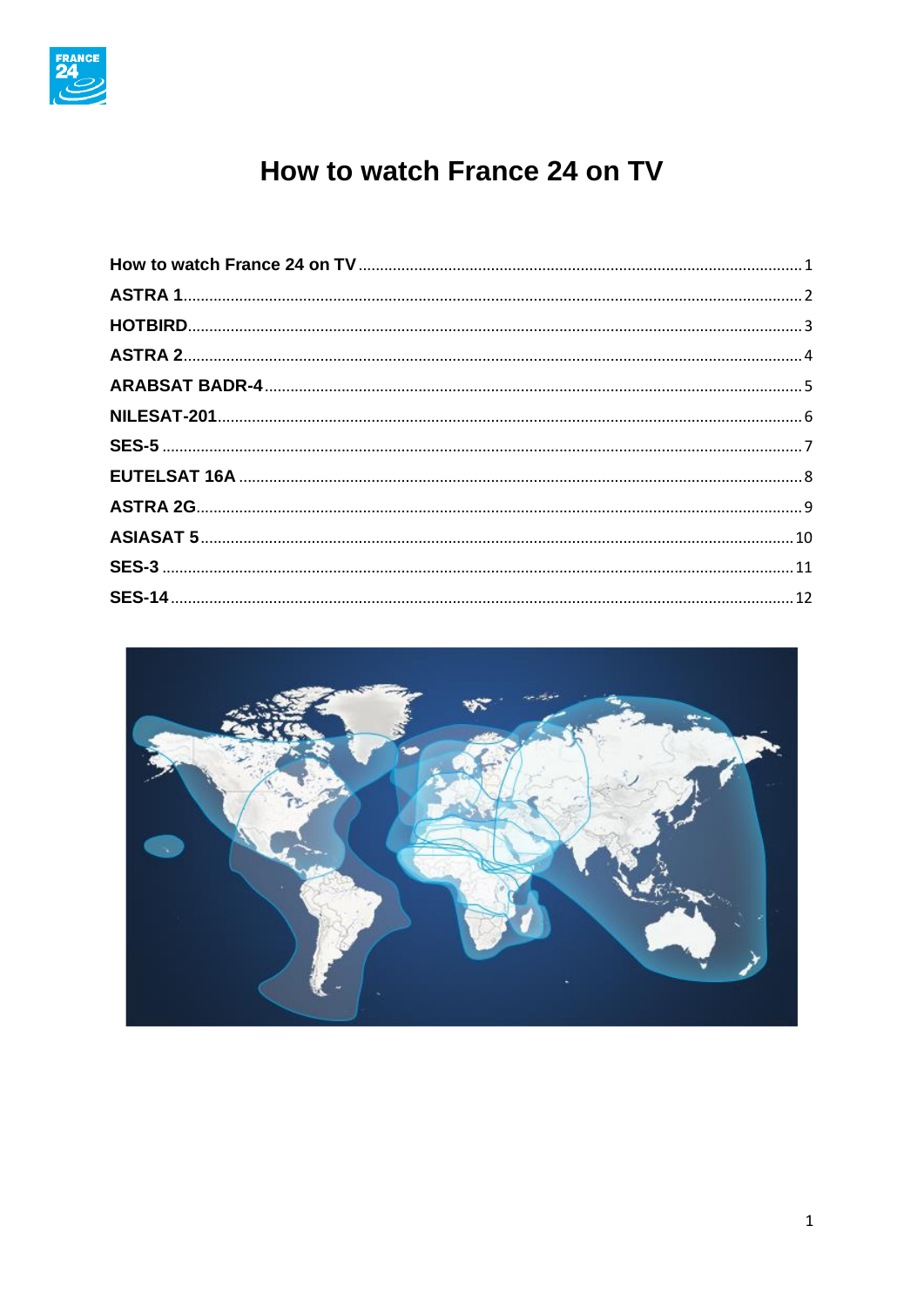

## <span id="page-1-0"></span>**ASTRA 1**



| <b>SD</b>             | French / English  |
|-----------------------|-------------------|
| Orbital position      | $19.2^\circ$ East |
| Transponder           | 22                |
| D/L frequency         | 11 538 MHz        |
| D/L polarization      | <b>Vertical</b>   |
| Modulation            | <b>QPSK</b>       |
| <b>FEC</b>            | 5/6               |
| Symbol rate (Msymb/s) | 22                |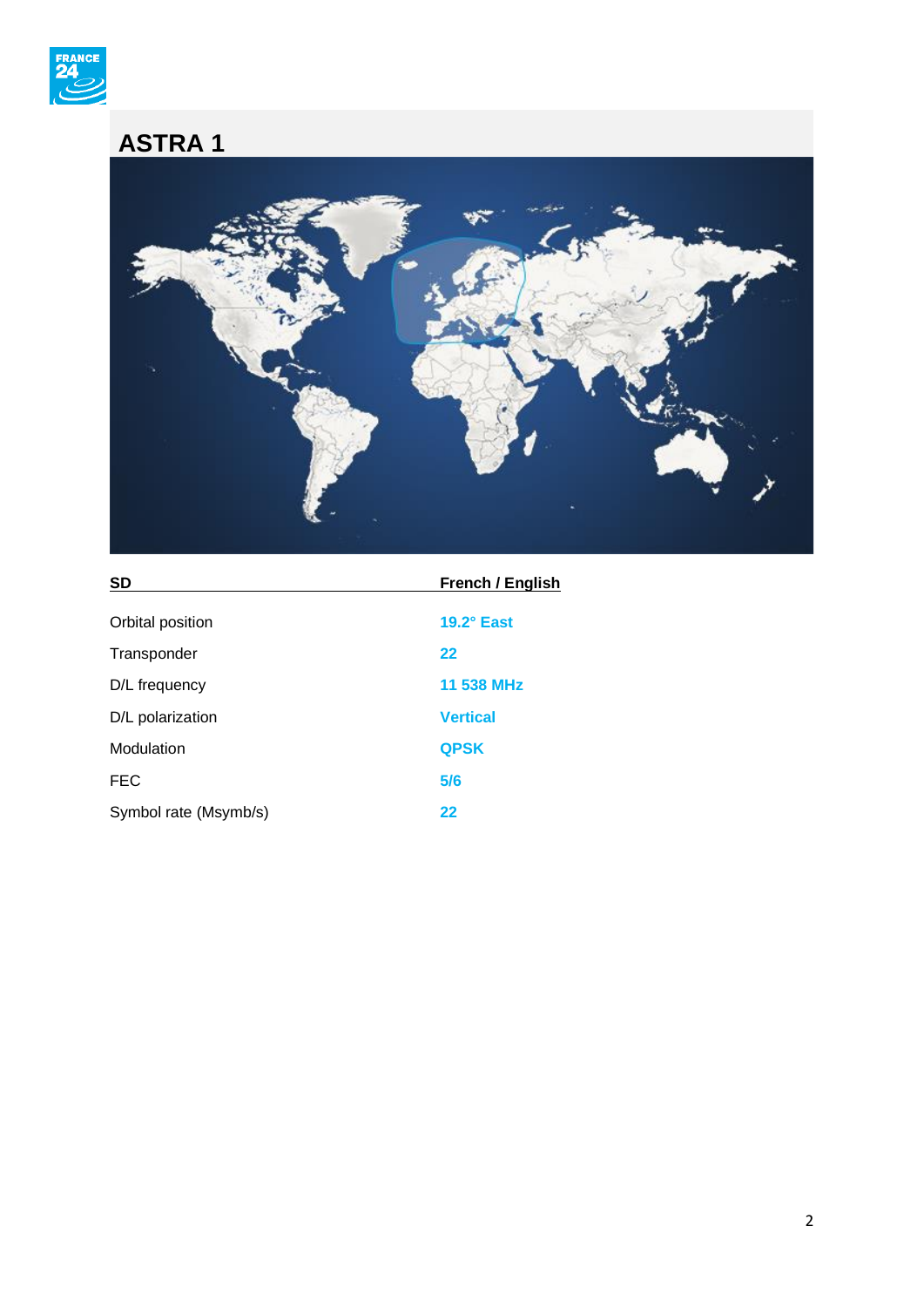

### <span id="page-2-0"></span>**HOTBIRD**



| HD                    | French / English  |
|-----------------------|-------------------|
| Orbital position      | 13° East          |
| Transponder           | 53                |
| D/L frequency         | 11 566 MHz        |
| D/L polarization      | <b>Horizontal</b> |
| Modulation            | 8PSK-DVB-S2       |
| <b>FEC</b>            | 3/4               |
| Symbol rate (Msymb/s) | 29.9              |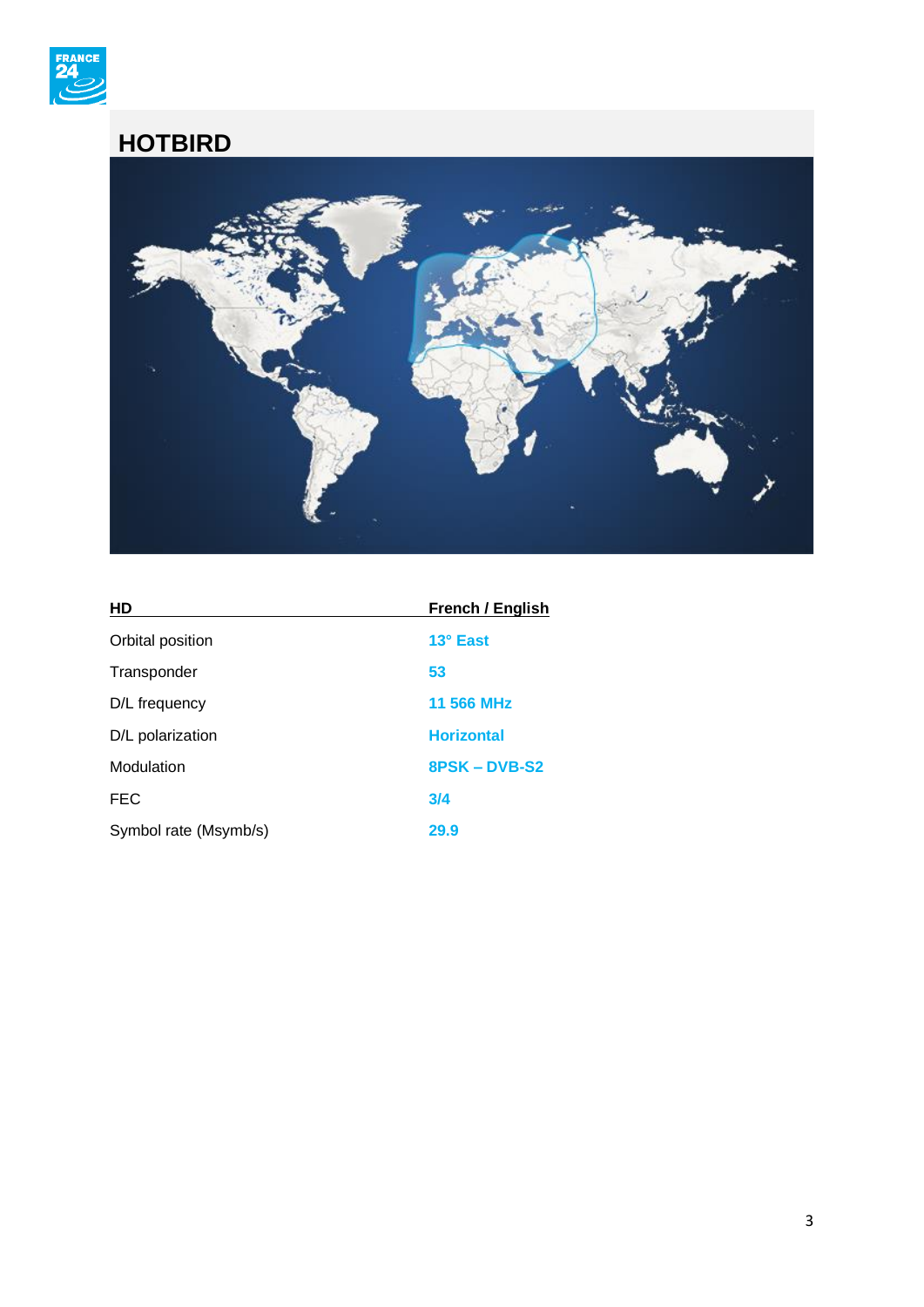

## <span id="page-3-0"></span>**ASTRA 2**



| HD                    | <b>English</b>    |
|-----------------------|-------------------|
| Orbital position      | $28.2^\circ$ East |
| Transponder           | 104               |
| D/L frequency         | 11 686 MHz        |
| D/L polarization      | <b>Vertical</b>   |
| Modulation            | 8PSK              |
| <b>FEC</b>            | 2/3               |
| Symbol rate (Msymb/s) | 23                |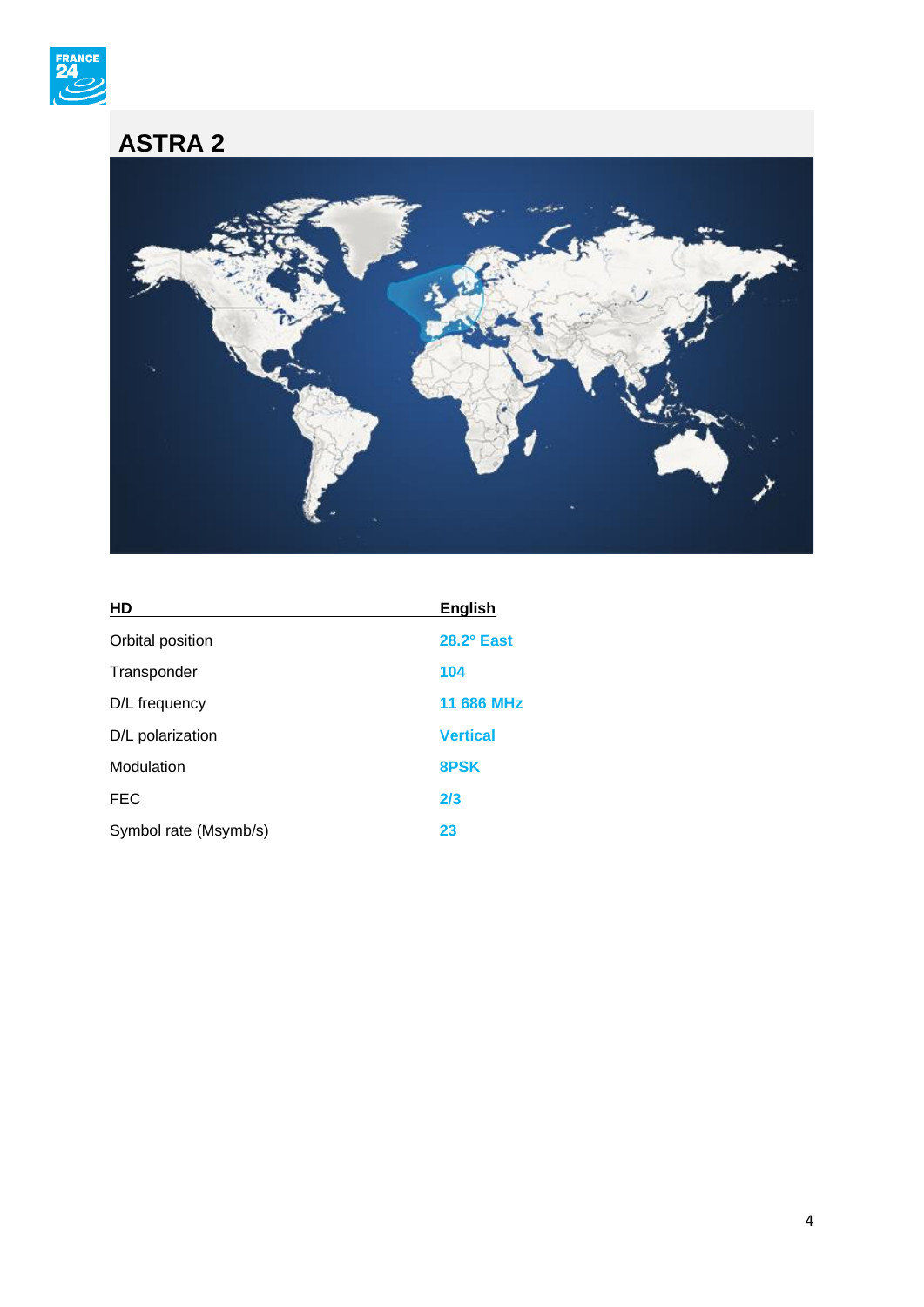

#### <span id="page-4-0"></span>**ARABSAT BADR-4**



| <b>SD</b>             | <b>French/ English/ Arabic</b> | <b>HD</b>             | French/ English/ Arabic |
|-----------------------|--------------------------------|-----------------------|-------------------------|
| Orbital position      | 26° East                       | Orbital position      | 26° East                |
| Transponder           | 15                             | Transponder           | 19                      |
| D/L frequency         | 11 996 MHz                     | D/L frequency         | 12 072 MHz              |
| D/L polarization      | <b>Horizontal</b>              | D/L polarization      | <b>Horizontal</b>       |
| Modulation            | <b>QPSK</b>                    | Modulation            | 8PSK - DVB-S2           |
| <b>FEC</b>            | 3/4                            | <b>FEC</b>            | 3/4                     |
| Symbol rate (Msymb/s) | 27.5                           | Symbol rate (Msymb/s) | 27.5                    |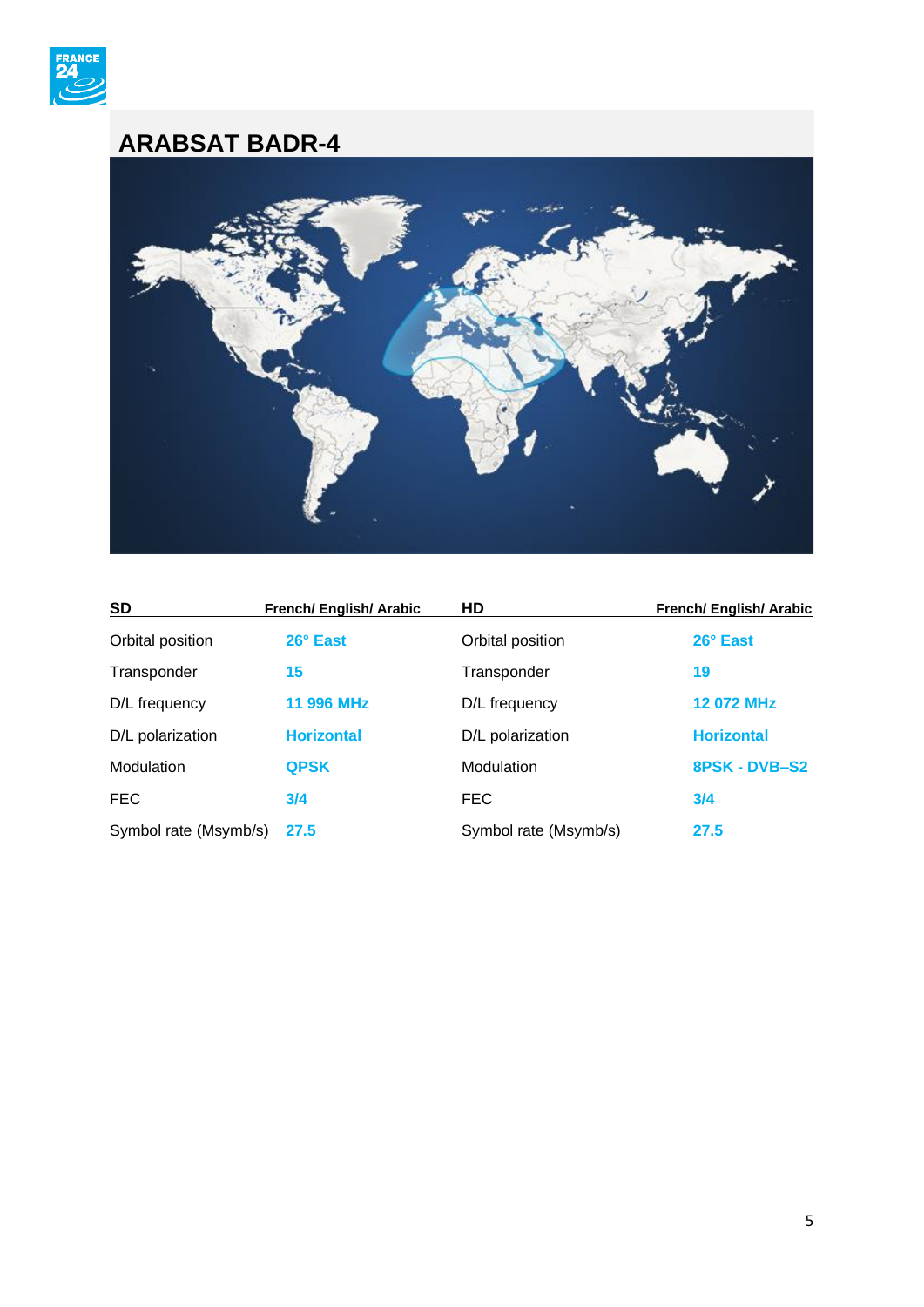

#### <span id="page-5-0"></span>**NILESAT-201**



| <b>SD</b>             | <b>English</b>  | <b>SD</b>             | <b>Arabic</b>     |
|-----------------------|-----------------|-----------------------|-------------------|
| Orbital position      | 7° West         | Orbital position      | 7° West           |
| Transponder           | 14              | Transponder           | 26                |
| D/L frequency         | 11 977 MHz      | D/L frequency         | <b>12 207 MHz</b> |
| D/L polarization      | <b>Vertical</b> | D/L polarization      | <b>Vertical</b>   |
| Modulation            | <b>QPSK</b>     | Modulation            | <b>QPSK</b>       |
| <b>FEC</b>            | 5/6             | <b>FEC</b>            | 5/6               |
| Symbol rate (Msymb/s) | 27.5            | Symbol rate (Msymb/s) | 27.5              |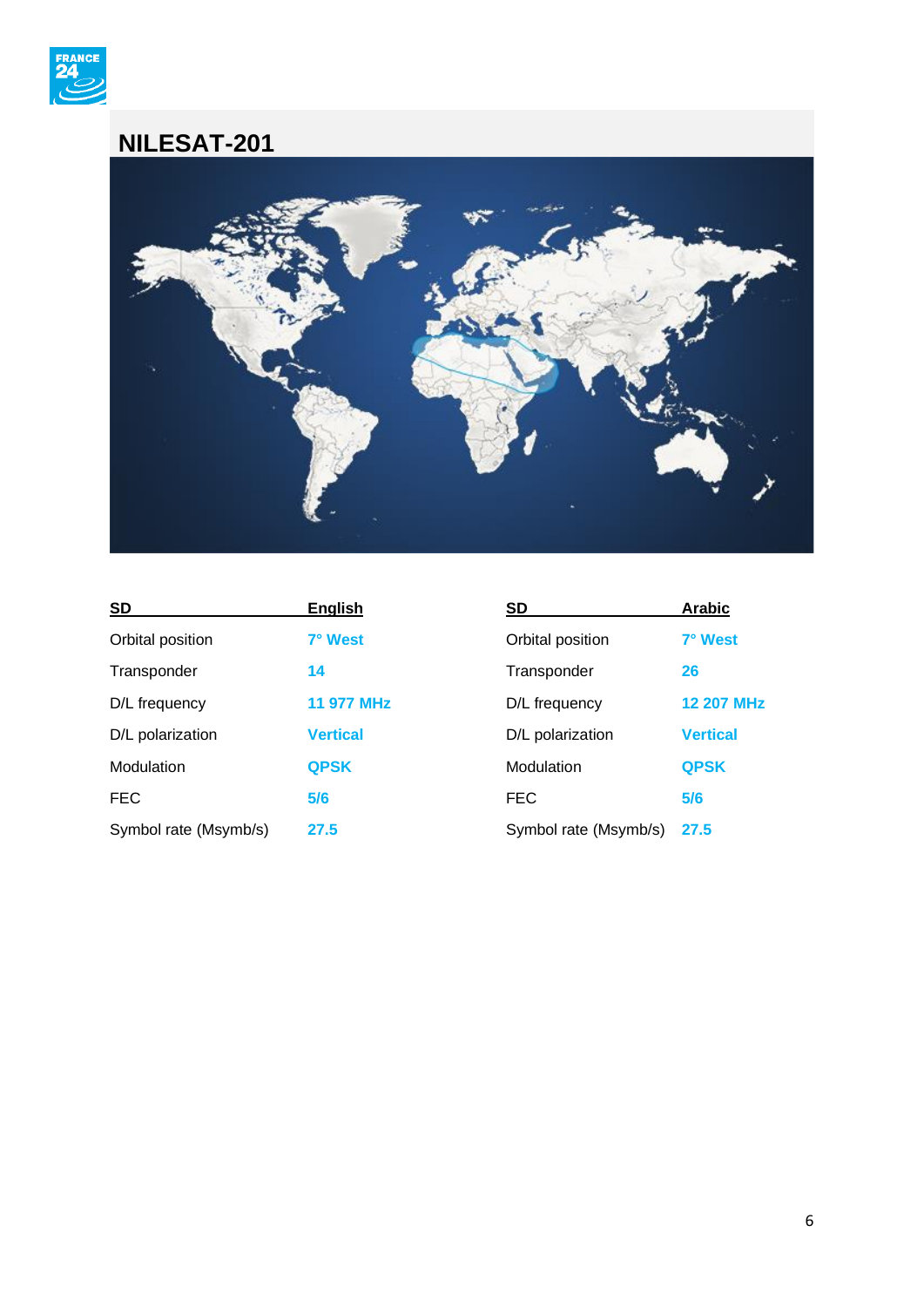

## <span id="page-6-0"></span>**SES-5**



| <b>SD</b>             | French / English |
|-----------------------|------------------|
| Orbital position      | 5° East          |
| Transponder           | <b>BSS16</b>     |
| D/L frequency         | 12 015 MHz       |
| D/L polarization      | <b>Vertical</b>  |
| Modulation            | <b>QPSK</b>      |
| <b>FEC</b>            | 3/4              |
| Symbol rate (Msymb/s) | 29.95            |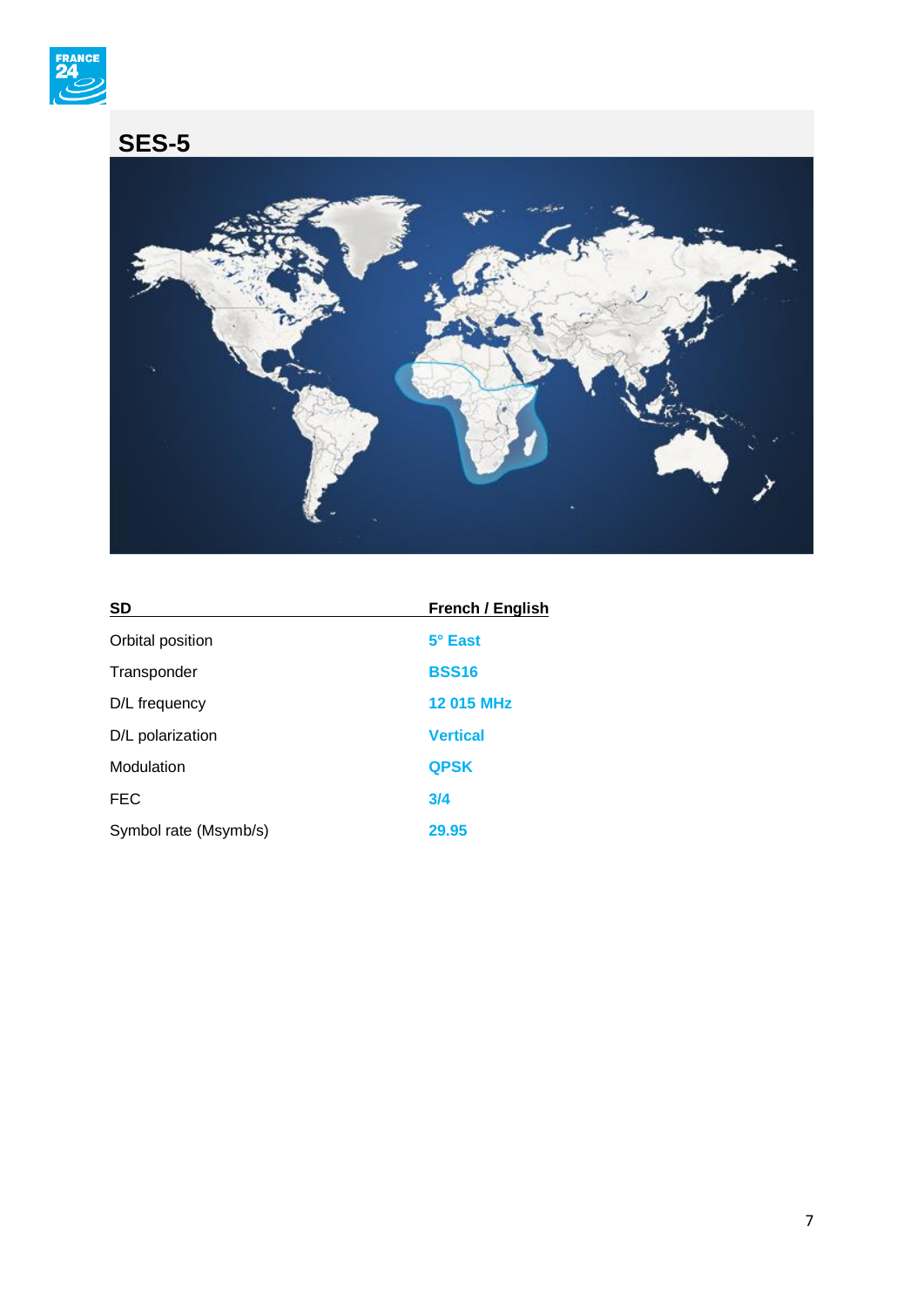

#### <span id="page-7-0"></span>**EUTELSAT 16A**



| <b>SD</b>             | <b>French</b>     |
|-----------------------|-------------------|
| Orbital position      | 16° East          |
| Transponder           | K <sub>5</sub>    |
| D/L frequency         | <b>10 804 MHz</b> |
| D/L polarization      | <b>Horizontal</b> |
| Modulation            | 8PSK-DVB-S2       |
| <b>FEC</b>            | 2/3               |
| Symbol rate (Msymb/s) | 30                |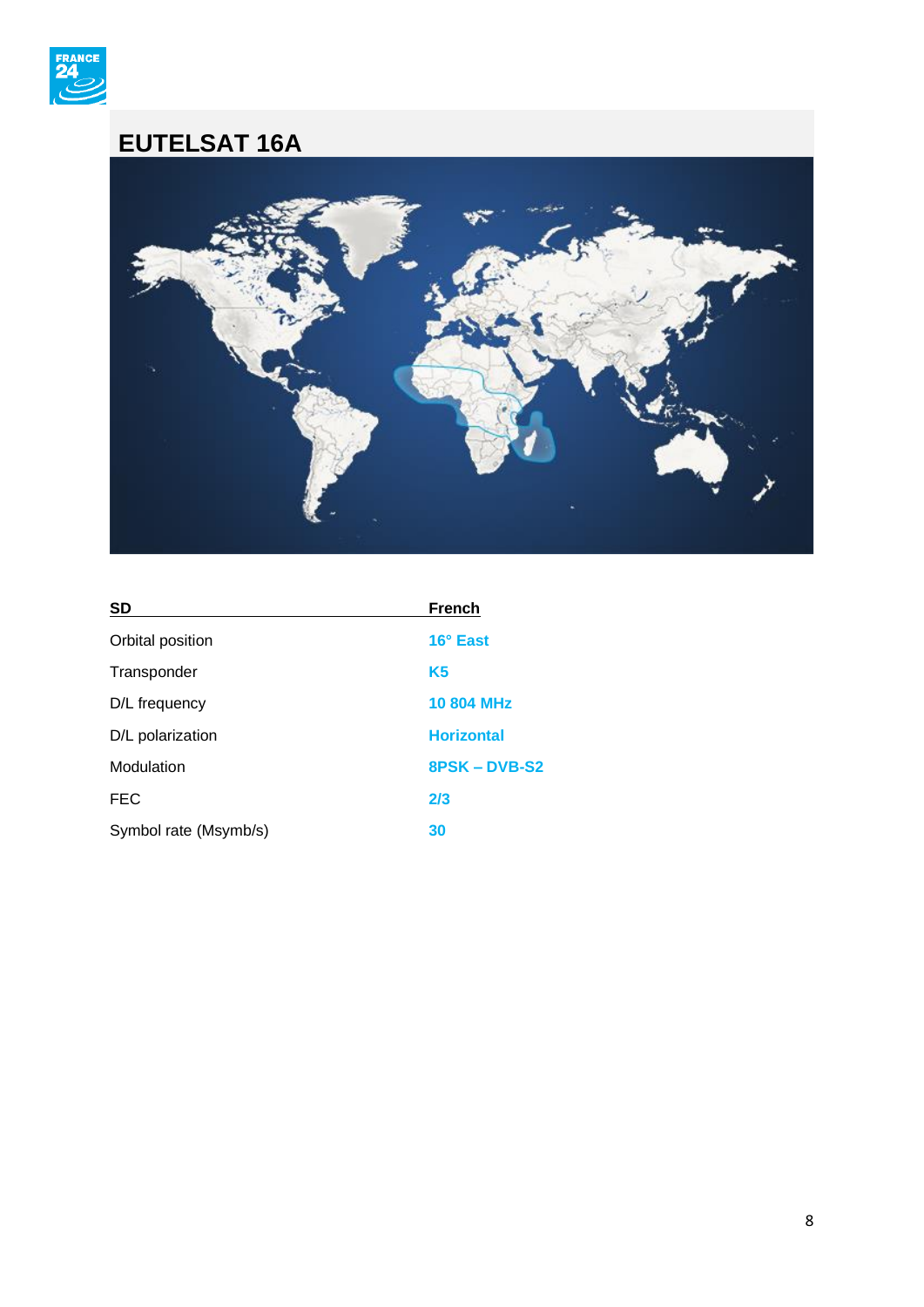

### <span id="page-8-0"></span>**ASTRA 2G**



| <b>SD</b>             | <b>English</b>    |
|-----------------------|-------------------|
| Orbital position      | $28.2^\circ$ East |
| Transponder           | 708               |
| D/L frequency         | 11 095 MHz        |
| D/L polarization      | <b>Vertical</b>   |
| Modulation            | 8PSK-DVB-S2       |
| <b>FEC</b>            | 5/6               |
| Symbol rate (Msymb/s) | 30                |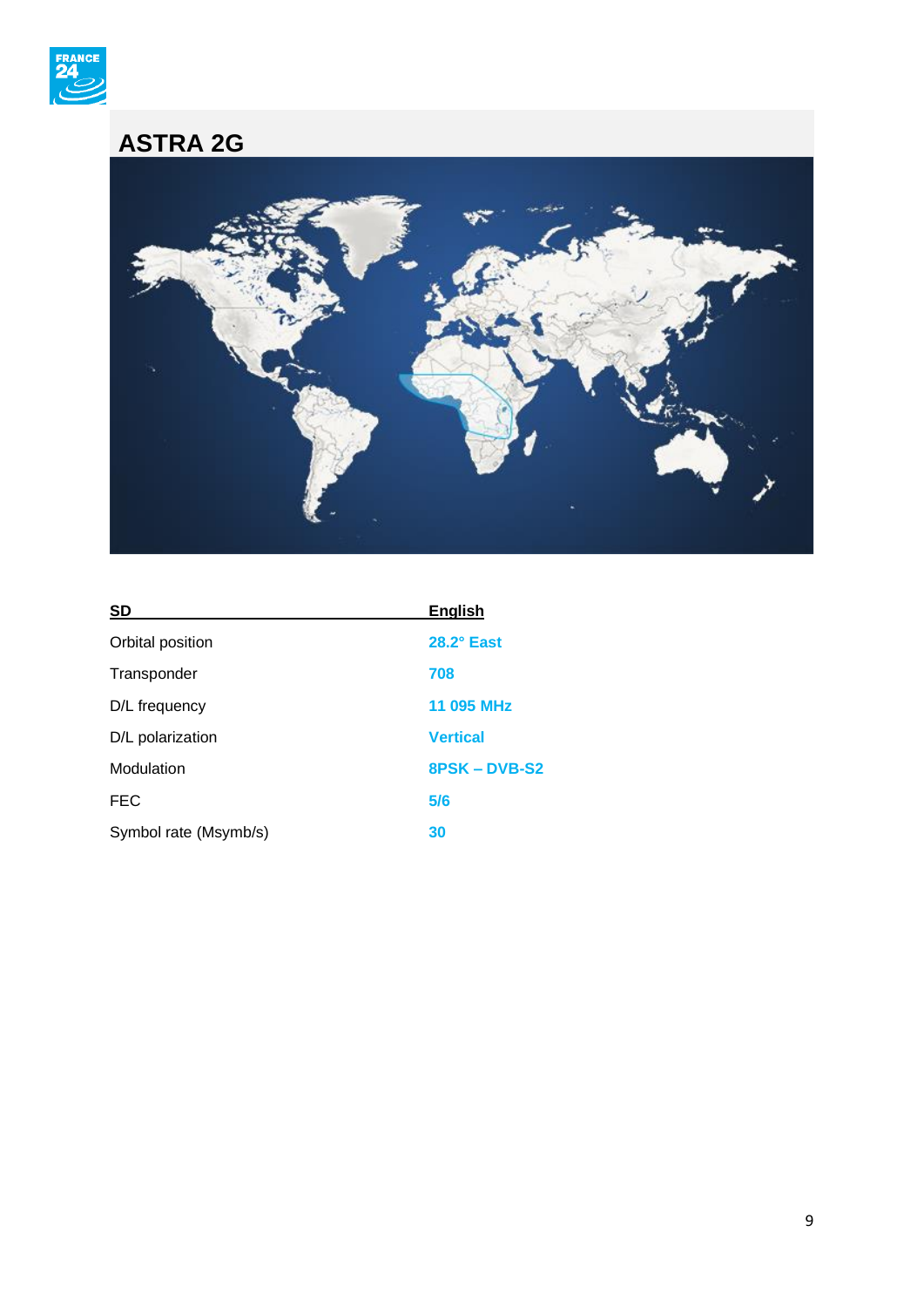

#### <span id="page-9-0"></span>**ASIASAT 5**



| <b>SD</b>             | French / English   | HD                    | <b>English</b>     |
|-----------------------|--------------------|-----------------------|--------------------|
| Orbital position      | $100.5^\circ$ East | Orbital position      | $100.5^\circ$ East |
| Transponder           | <b>C11H</b>        | Transponder           | <b>C11H</b>        |
| D/L frequency         | 4 040 MHz          | D/L frequency         | 4 040 MHz          |
| D/L polarization      | <b>Horizontal</b>  | D/L polarization      | <b>Horizontal</b>  |
| Modulation            | 8PSK-DVB-S2        | Modulation            | 8PSK-DVB-S2        |
| <b>FEC</b>            | 5/6                | <b>FEC</b>            | 5/6                |
| Symbol rate (Msymb/s) | 29.72              | Symbol rate (Msymb/s) | 29.72              |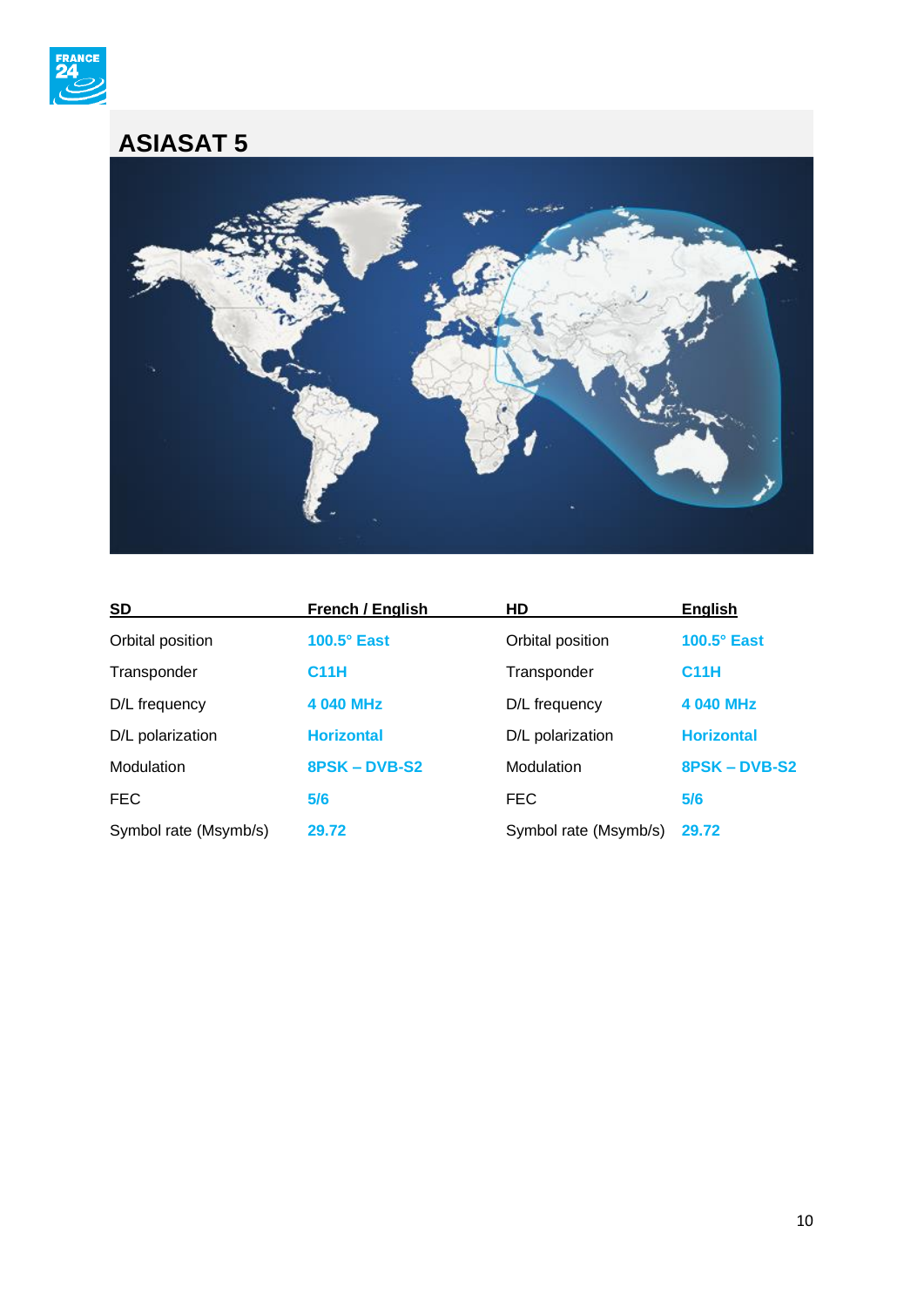

# <span id="page-10-0"></span>**SES-3**



| HD                    | <b>Spanish / English</b> |
|-----------------------|--------------------------|
| Orbital position      | 103° West                |
| Transponder           | 22 C                     |
| D/L frequency         | 4 140 MHz                |
| D/L polarization      | <b>Vertical</b>          |
| Modulation            | 8PSK                     |
| <b>FEC</b>            | 5/6                      |
| Symbol rate (Msymb/s) | 30                       |